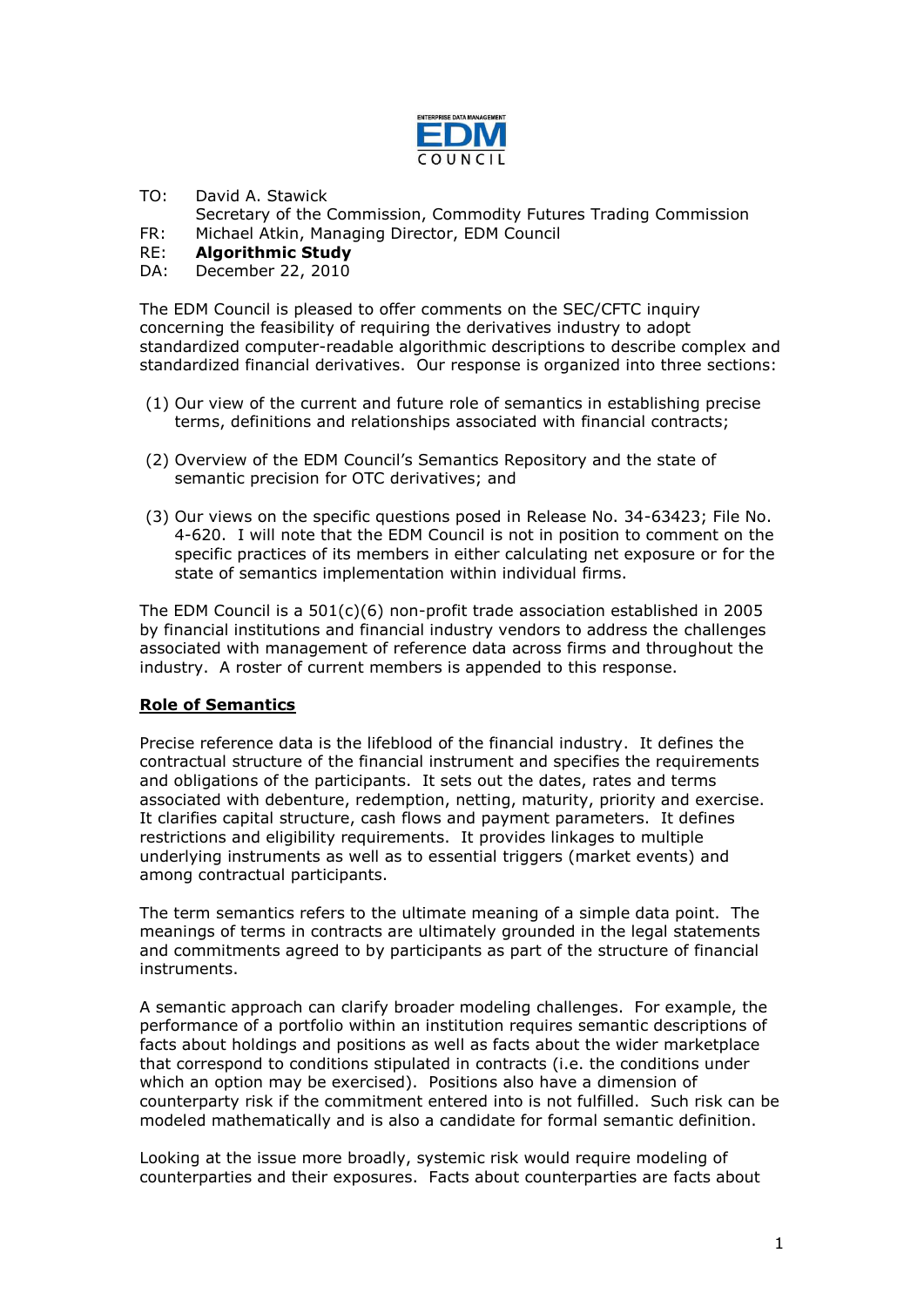contracts and are therefore also included in a semantic model of these contracts. Additional facts about the positions and exposures of those parties at any given point in time may also be modeled semantically to provide the formal terms needed to analyze systemic risk.

Without belaboring the point, reference data is the core factor of input into every business process within financial institutions. It must be complete, accurate and consistent in order for firms to have trust and confidence that it is fit for purpose for all models and applications. And it must be comparable so that regulators can rely on it to provide oversight over complexity and guard against overly risky business practices.

To summarize, complete, accurate and consistent data is relevant at three distinct levels: facts about contracts, facts about positions and holdings within a financial institution, and facts about the wider system. Tagging each of these kinds of terms semantically with reference to contract, party, market events and the mathematics of cash flow would ensure accuracy and consistency across different data sources and different reporting mechanisms.

#### **Why Data Gaps Exist**

Complete, consistent and comparable reference data is not always the case in the financial industry. Data gaps exist because we have an inefficient and fragmented chain of information supply. To put things into perspective, all of the data that defines the contractual relationships of financial instruments is factual. It originates in some form of legal document and was contractually defined at the point of issuance by lawyers without the consistent use of standard terms and definitions. It is then independently acquired by multiple vendors who transform it to fit their source systems and rename it using internal definitions and nomenclature. Independent business units of financial institutions then source it from multiple vendors, transform it to match their internal environments and store it in unconnected databases and spreadsheets using multiple formats and inconsistent definitions.

This process of fragmentation and silo management repeats itself across the industry and sometimes results in content (particularly for complex instruments) that is non-comparable and not precise enough to promote trust and confidence that it is fit-for-purpose for data intensive applications. All this translates into a semantics problem of common terms that have different meanings, common meanings using different terms and vague definitions that don"t capture critical nuances.

Every data practitioner within financial institutions understands this to be out of place for an industry that operates in real time, on a global basis, with high volume transactions, for a whole range of complex instruments and with an increasing need for process automation. That"s why the interest in data definitions and semantic precision is making such rapid inroads within financial institutions – and why the industry has banded together to create a Semantics Repository which provides a formal representation of facts about, definitions of, and relationships associated with, all financial instruments.

CFTC and SEC interest in using standard terminology to describe complex derivatives is well timed and could become a catalyst for unwinding the "Tower of Babel" that currently prevents financial systems from talking to one another without the need for manual reconciliation and transformation processes. From the perspective of the EDM Council, the adoption of consistent semantics is the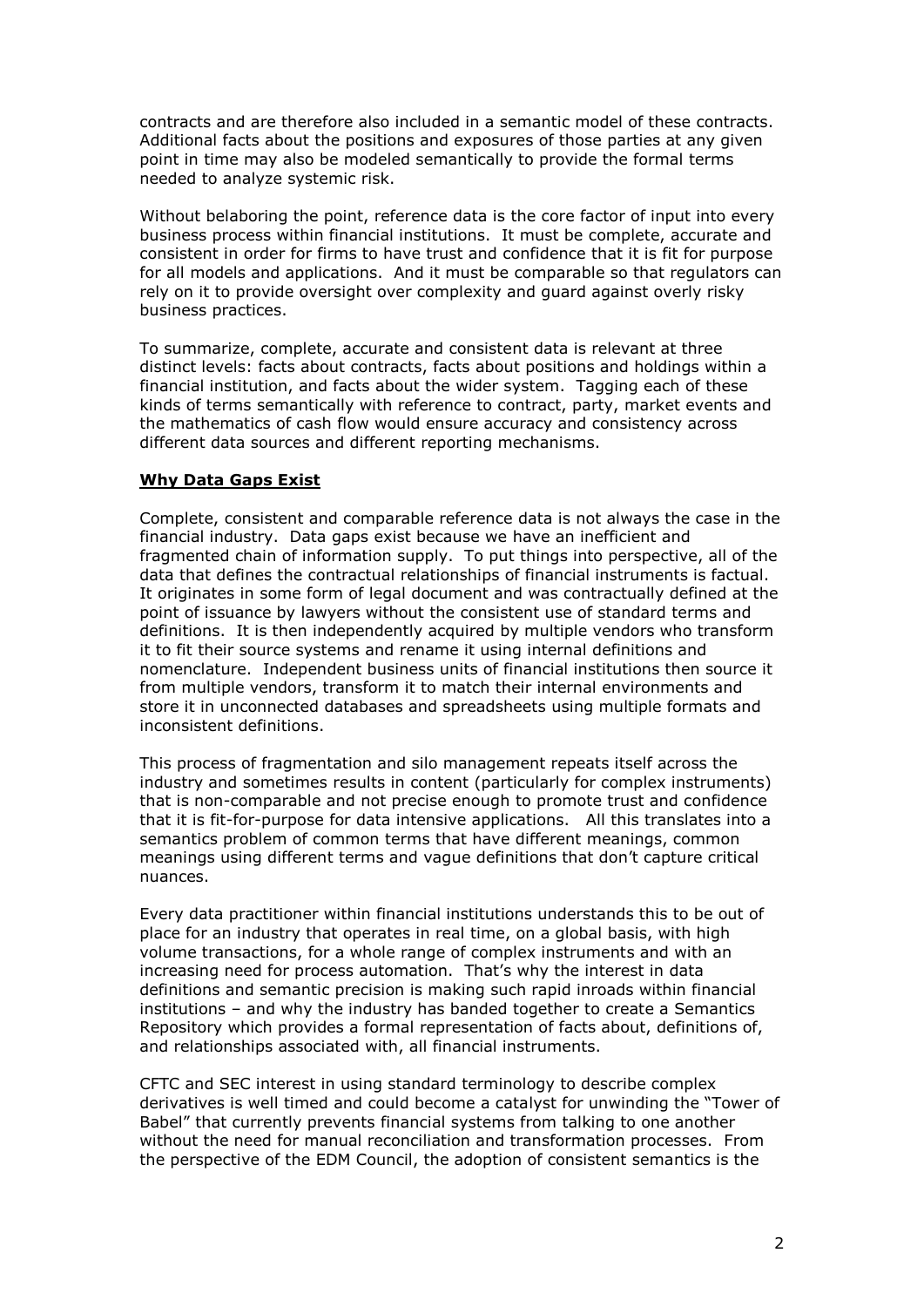most important infrastructure objective within the financial industry – and one that is essential for ushering in the newly emerging "Age of Transparency".

### **EDM Council's Semantics Repository**

The problems and challenges associated with internal alignment of terms, conditions and descriptions associated with the underlying structure of financial instruments propelled the members of the EDM Council to create an open source repository of financial instrument semantics.

The Semantics Repository is structured as a formal and factual representation of the terms and conditions associated with every financial instrument as well as structural representation of every business relationship with involved counterparties. It has been constructed based on collaboration with the financial participants, it is extensible to cover any new instrument type that can be created and includes a process for both business and technical validation.

The industry has completed the reference data semantics for all listed instruments as well as OTC derivatives and those constructs have been incorporated into the Repository. The semantics for dated terms/market data, terms related to legal entity structures, loans and enhanced asset-backed securities are in draft and will be completed in the first quarter of 2011. Following completion of this, the industry will move on to corporate events, securities issuance and the transactions lifecycle.

*[Access to the Semantics Repository: [http://www.hypercube.co.uk/edmcouncil\]](http://www.hypercube.co.uk/edmcouncil)* 

# **State of Semantics Adoption**

Standardizing metadata and data definitions is a high priority (but not complete) objective for financial institutions across the industry. Some firms, such as the European Central Bank, have formally adopted a semantic structure for their security master applications. Many others are in process of enhancing their metadata repositories with semantic approaches and are in position to adopt standardized descriptions for both internal applications and for regulatory reporting.

In conjunction with efforts to complete the content of the Repository, the EDM Council has been making inroads with the semantics technology community on enhancements for representing the financial instrument ontology and for incorporating business rules into the Repository. Organizations such as the Object Management Group and SWIFT are collaborating with the Council on the integration of various initiatives into an aligned semantic data model. All of this work is bringing the industry closer formally embracing standardized semantic approaches as part of their production environments. The efforts of the SEC and CFTC to facilitate seamless information exchange and promote interoperability that takes into account the meaning of the underlying information can be (and should be viewed as) a critical catalyst for broad industry-wide adoption.

# **Questions Raised in Response to Title VII, Section 719(b)**

**Question 7**: *Reliance on a discrete set of ontologies to define and describe derivatives transactions and positions? If yes, what computer language do you use?*

The EDM Council created a formal ontology for the OTC derivatives segment of the Semantics Repository. The OTC derivatives ontology is based primarily on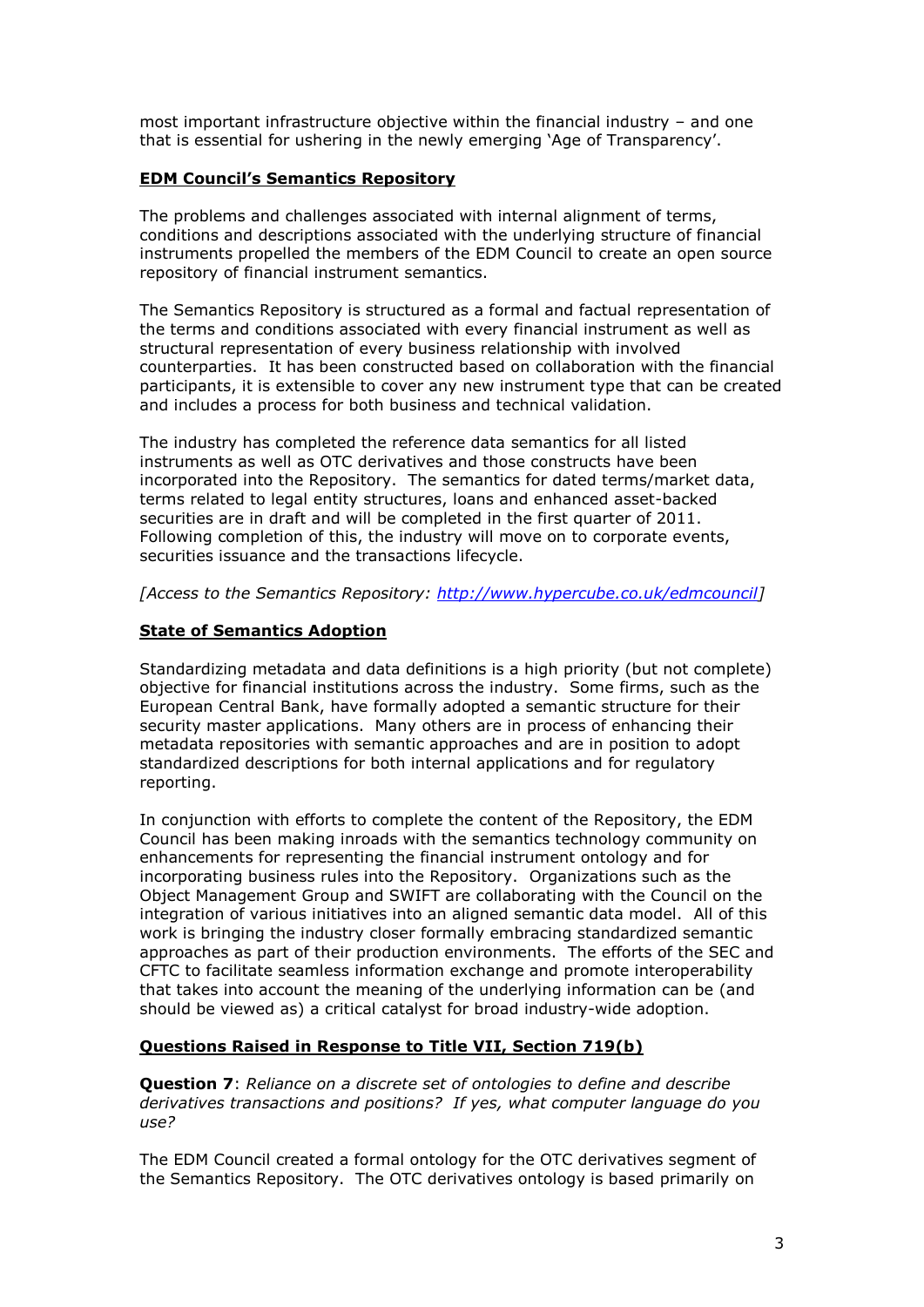the assumed meanings of terms in FpML and ISO"s 20022 business model, with additional extensions and refinements as a result of business subject matter expert reviews.

The Council"s Semantics Repository does not use a computer language, but rather a modeling language known as OWL (Web Ontology Language). The modeling language is implemented within a CASE tool using a published standard from the Object Management Group known as Ontology Definition Metamodel (ODM), with significant extensions and adaptations for business readability.

**Question 8**: *If you use one or more ontologies, are they proprietary or open to the public?*

The OTC ontology within the EDM Council"s Semantics Repository is available to all under an open source "attribution" license.

**Question 9**: *How do you maintain and extend the ontologies that you use to define derivatives data to cover new financial derivative products? How frequently are new terms, concepts and definitions added?*

The first draft of the OTC derivative ontology will be evaluated by EDM Council members and updated on a quarterly release cycle. Additional OTC concepts will be added when gaps are uncovered by firms during implementation and deployment.

Our focus is on defining both the contractual components of the OTC derivative and the business relationships related to issuance. The initial draft has been framed in terms of a number of supporting primitive concepts such as transaction, commitment, contract, side, etc. We are using the ontology for transactions (REA Ontology, reference 1) as developed by Michigan State University. We have also introduced the concept of cash flow based on formal mathematical modeling from Bloomberg. The end result of this building blocks approach should be the capability to describe new products using a combination of existing common concepts and new forms of underlying instruments.

**Question 10**: *What is the scope and variety of derivatives and their positions covered by the ontologies that you use? What do they describe well and what are their limitations?*

The Semantics Repository covers all the classes of OTC derivatives covered in FpML including credit default swaps as well as more common types. Common contract and transaction structures are modeled for options, forwards, swaps and spot transactions. Further terms specific to different underlying types (i.e. rates, indices, debt, equity, baskets, commodities and credit) have been added.

Please note: The Repository does not include systemic facts such as those about holders. For example, the Repository defines all the facts about a CDS contract, but we would not include whether the contract is "naked" or "covered" since that relates to whether a given party has holdings in the reference asset. The Semantics Repository model can be extended to encompass systemic facts once we have completed the ontology of the contracts themselves.

**Question 11**: *How do you think any limitations to the ontologies you use to describe derivatives can be overcome?*

Limitations can be addressed by ensuring that all terms in the Repository are defined in terms of the simplest thing that they are (i.e. contract, transaction,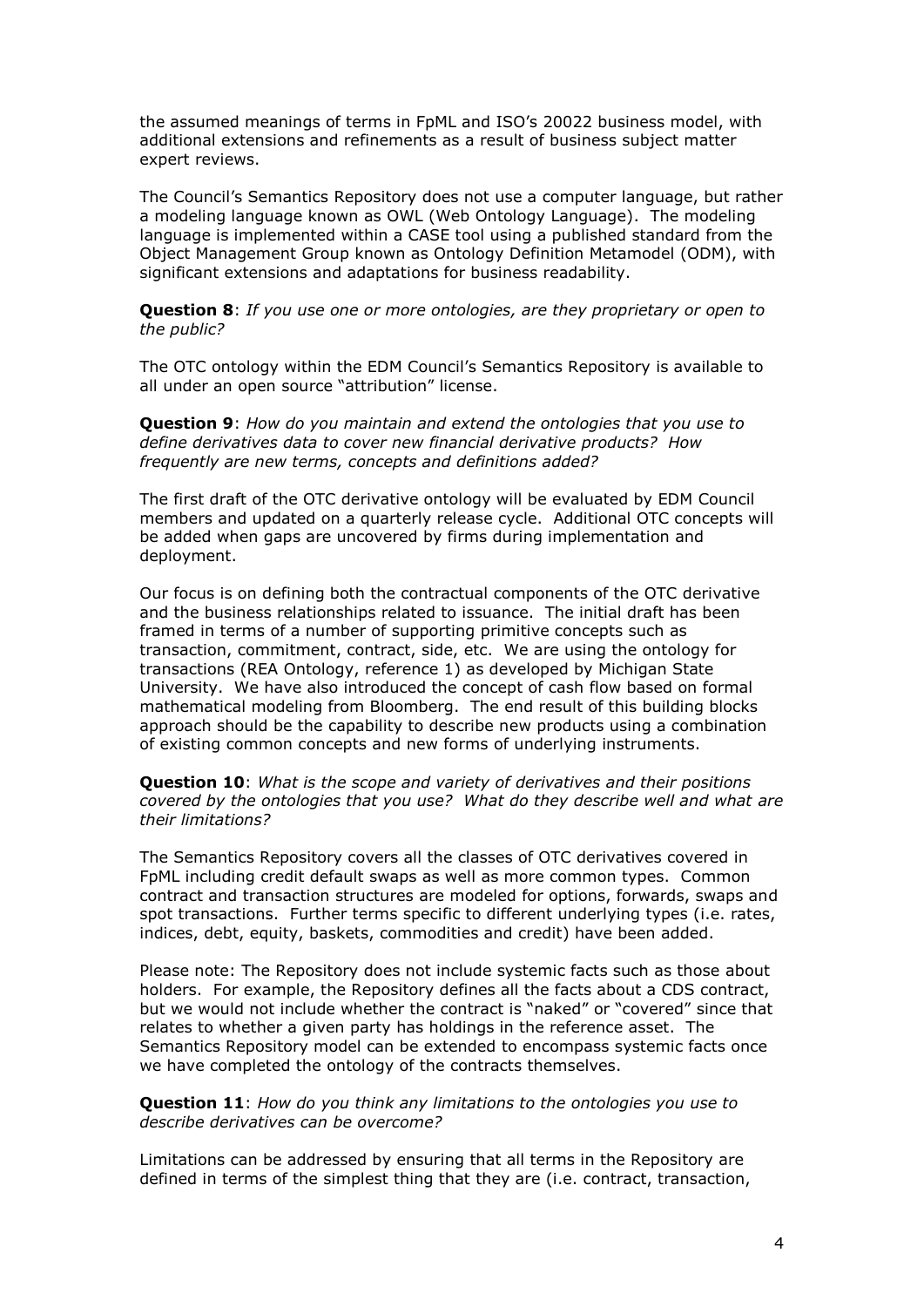etc.) and used in conjunction with a set of archetypal concepts. This approach, if properly followed, reduces the risk of "brittleness" associated with logical data modeling practices.

**Question 12**: *Are these ontologies able to describe derivatives transactions in sufficient detail to enable you to calculate net exposures to complex derivatives?*

All of the facts and relationships about existing OTC derivatives (and their underlying components) are currently captured in the Repository. Parties related to transactions are also covered. To ensure that net exposure can be calculated we should consider extending the ontology to cover portfolio and holding facts (i.e. terms that describe who holds what and whom is a counterparty to what).

**Question 13**: *Are these ontologies able to describe derivatives transactions in sufficient detail to enable you to perform other analysis? What types of analysis can you conduct with this data, and what additional data must be captured to perform this analysis?*

They should be (in principle). The Repository covers analytical concepts of all financial instruments (including derivatives) but these components are used as descriptive attributes and are still at draft stage. It is conceivable that these concepts could be extended or reapplied to analysis of positions or portfolios. This would be an area to explore.

**Question 21**: *What other standards (i.e. FpML and FIX) related to derivatives transactions does your organization or community use, and for what purposes? Has your implementation of these standards had any effect on the way your business is conducted?*

FpML and FIX are both messaging standards. We anticipate that the semantic terms and relationships in the Semantics Repository will be mapped to FpML message terms from which they were originally derived. Derivative messages would be communicated via FpML, while the meanings of the terms in those messages would be formally captured in the ontology. The same concept would apply to FIX messages for securities transactions.

**Question 23**: *In general, to what extent are XML-based languages able to describe a derivatives contract for further analysis? To what extent is other technology needed to provide a full description?*

XML-based languages are structured to provide a complete description of the terms in a message. For OTC derivatives, this would be a complete description of the instrument. XML schemas can be functionally expressive, although not as expressive as ontology languages and not as well grounded in formal logic. FpML is aligned with legal concepts via a cross-reference to the ISDA standard contract terms – making it somewhat unique among XML languages.

Please note that while XML is valuable in expressing a number of constructs about the nature of a derivative transaction, additional knowledge of many derivatives types is needed. For example, examples in the FpML literature show how to model a number of specific derivative types by using different combinations of message terms; the standard itself does not capture knowledge about those contracts.

Other languages, such as OWL, would give a more complete and formal description of the terms in a XML message. Keeping the XML messaging and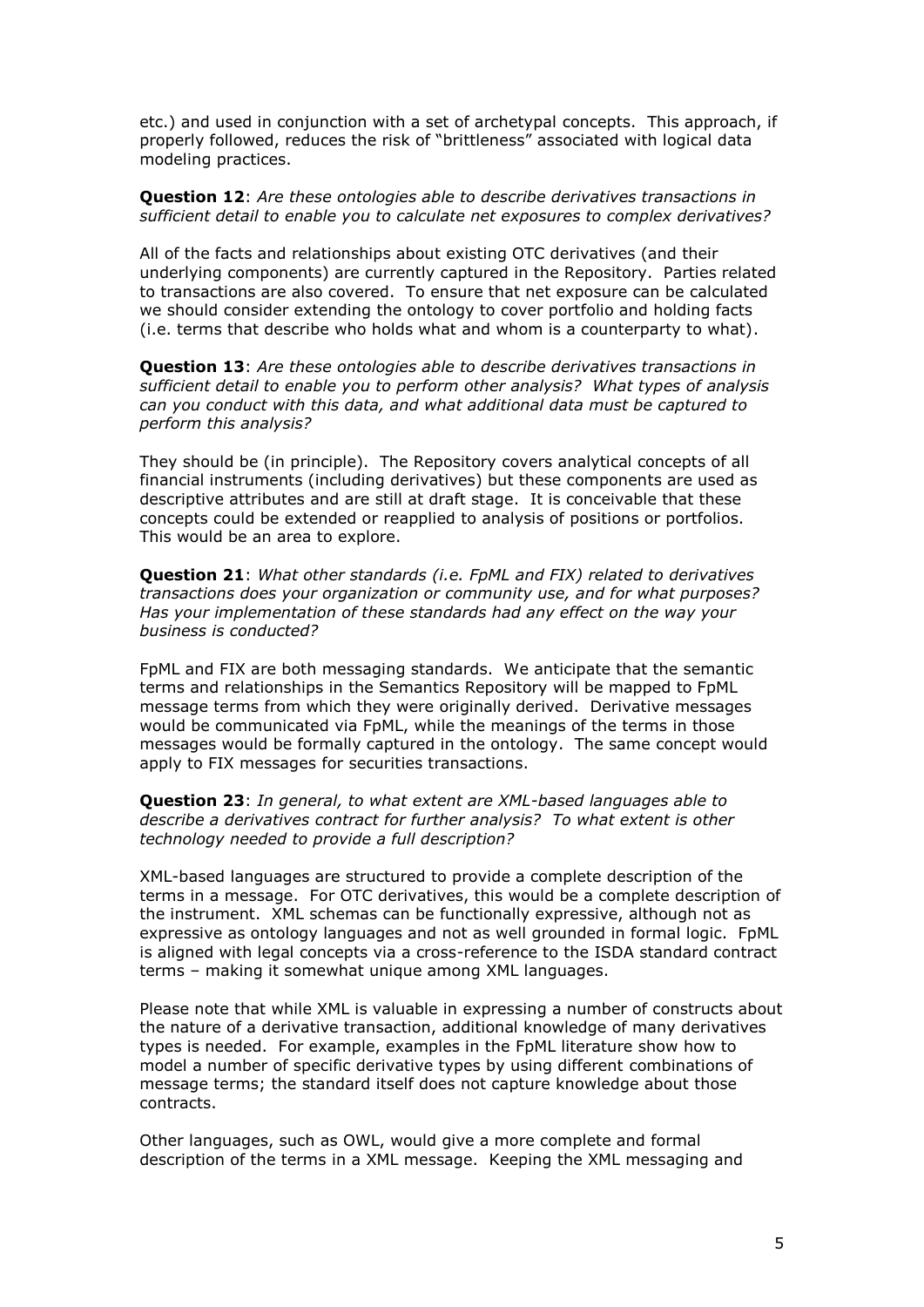ontologies aligned would relieve the messages from formal description of terms because they would be contained within the ontology.

**Question 27**: *Would there be a benefit to standardizing computer readable descriptions of financial derivatives? What about standardization for certain class/type of financial derivatives?*

We would advocate standardizing the underlying concepts associated with OTC derivatives as the desired route. Standardizing contract descriptions would not support the need to innovate in the creation of new product types.

**Question 29**: *What would be an ideal ontology for you in terms of design, implementation and maintenance of the data sets and applications needed for your business?*

We would support formal, OWL-based ontology, developed in extended ODM (reference 2) so that it could be maintained in a UML tool. This approach would give greater control over the level of detail that is presented to viewers and would allow for an enhanced degree of business review and validation. This ontology should be mapped to message terms for transactions. It should be grounded in archetypal concepts (simplest possible) and modeled in line with the REA standard for transaction ontology.

**Question 30**: *How would a standardized computer readable description of financial derivatives be developed and maintained? Are there current models that should be considered?*

There are two components of this question – the model of the content and the underlying modeling framework. Development of the semantic modeling framework is best orchestrated through the Object Management Group (OMG). They are facilitating industry development of modeling best practices. Development of the content model is best done through industry collaboration with long term maintenance being governed by ISO TC68.

**Question 31**: *What is the importance of ontologies for the representation of derivatives data now and in the future?*

Ontologies enable the precise description of OTC derivatives based on their underlying descriptive attributes. That will help with extraction, classification and aggregation for analysis. Semantic technology is best placed for formal ontology representation and is mature enough to deliver on the requirement.

#### **References**

- 1. McCarthy, W.E.: The REA Accounting Model: A Generalized Framework for Accounting Systems in a Shared Data Environment. The Accounting Review Vol. LVII, No. 3 (July 1982) pp. 554-78. See <https://www.msu.edu/user/mccarth4/rea-ontology/>
- 2. Ontology Definition Metamodel Object Management Group Ref ptc/207-09- 09. See http://www.omg.org/spec/ODM/